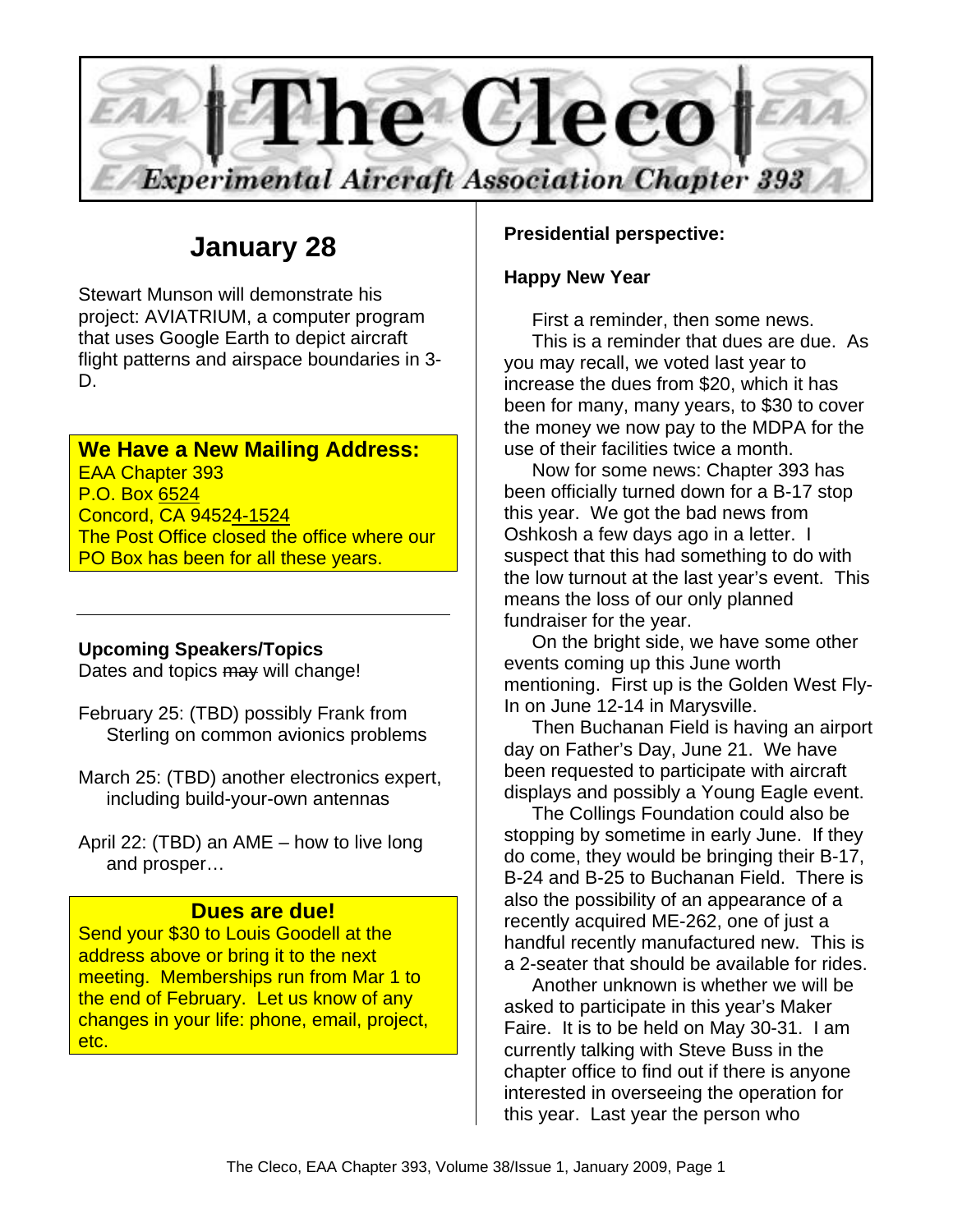arranged for the local chapters to participate was David Hipschman, head of EAA publications. David left EAA after Oshkosh and hasn't been replaced yet. So we will see if there is any support for another effort this year.

**Fredrick William Egli passes away**  2/27/28 – 12/20/2008

Fred's Obituary from the Contra Costa Times can be found online: http://www.legacy.com/ContraCostaTimes/DeathNoti ces.asp?Page=LifeStory&PersonID=121965722 (Copy both lines into your browser.) or: http://www.legacy.com/ContraCostaTimes/DeathNotices.asp?Page=LifeStory&PersonID=121965722

Fred on his way to Alaska in 2005.



I met Fred around 1997 when I joined the Concord Chapter of the EAA. He became a good friend and mentor to me and influenced me to begin building my own airplane after I retired. Sometimes at the EAA meetings, there was an "aluminum" side and a "plastic" side of the room, and Fred sat on the plastic side, having built a magnificent Lancair IV - white with a bold pink splash of color on the side. The airplane was a favorite with Young Eagle kids that Fred took for rides. Fred had also rebuilt two Bellancas before the Lancair, so he was really entitled to sit anywhere! Fred went everywhere in that plane. My wife and I were lucky enough to go with Fred and his wife Vi on a couple of trips to Sedona, once in our Mooney and once as his passengers. We made many local trips together as well.

On the way, Fred would give me the controls and gradually taught me how to fly the plane. This was invaluable experience.

Fred served as president of the local EAA Chapter, served on the County Airport Commission, and received the Perpetual Trophy from the Chapter in 1997.

With a wealth of knowledge, a ready smile and a helping hand whenever needed, Fred will be sorely missed by his family and those that knew him.

There will be a celebration of Fred's life at Buchanan Field on Saturday, February 21, 2009 at 2 pm in his hangar (C-5) on the west side of the airport, on the north side of row C. His beautiful Lancair IV will be on display for all to admire. All Chapter members and other friends and family are invited. Please RSVP to me at

HarvardHolmes@comcast.net or 510 526 5347 or to Vi Egli at 925 935 7551 – Harvard Holmes

**1966 Mooney M20E for Sale** http://home.comcast.net/~harvardholmes/N2669W\_Ad.pdf Special price for EAA 393 members! Harvard Holmes 510 526 5347

**Calendars still available** by Ray Nilson I have some calendars left to sell. I will have them at the meeting and then Louis will have the rest to use as the chapter sees fit. With one month almost gone how about a 10% reduction? Best deal in town. -Ray

#### **Young Eagles** by Dick Sperling

We are looking at doing about 4 Young Eagles events in 2009. We have interest from the Sea Cadets and Boy Scouts for 2 to 3 events and 1 or 2 more would be geared for the general public.

We are also looking at whether Young Eagles events would be desirable in conjunction with the Collings Foundation event at CCR and with the Buchanan Field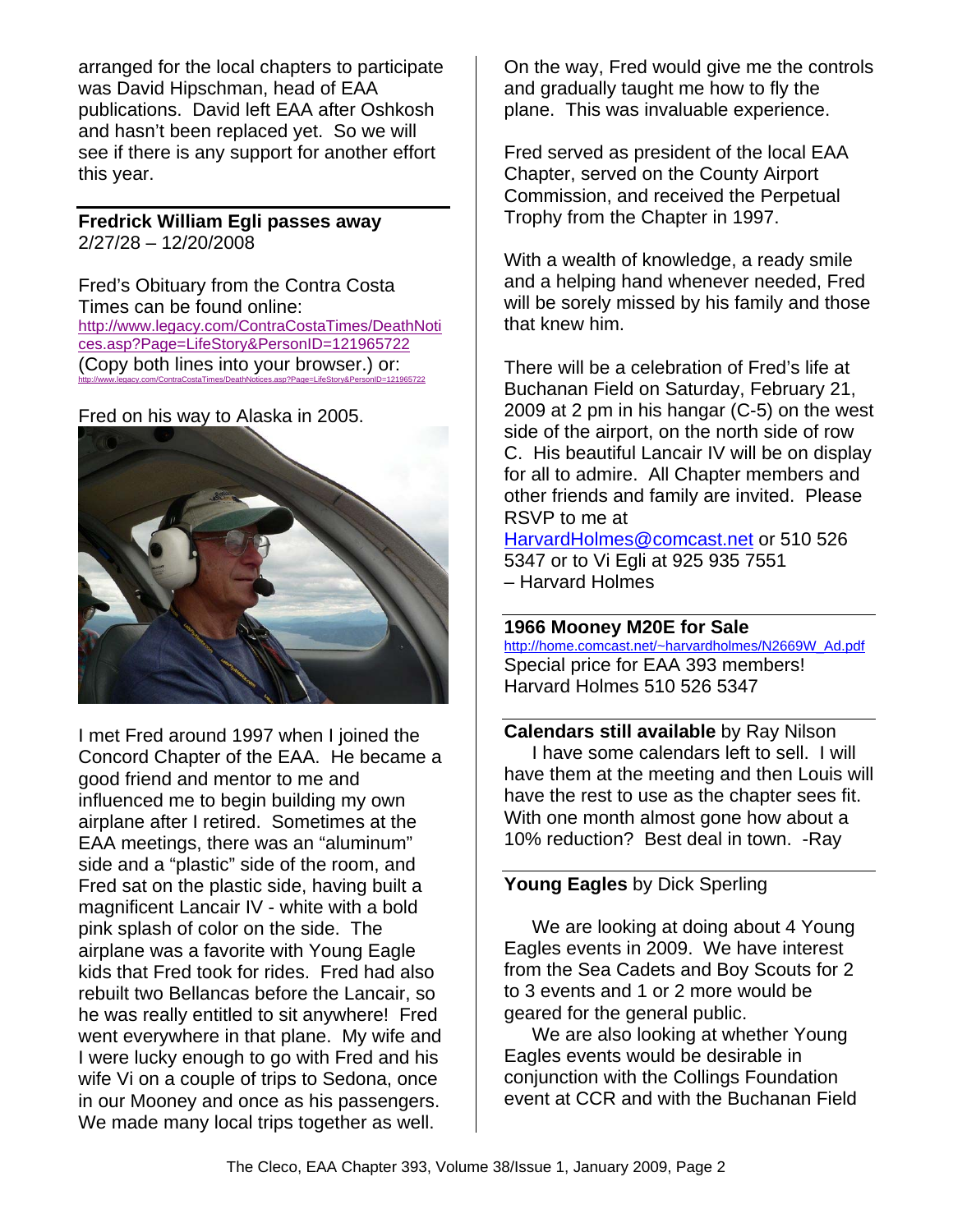Open House, now being considered for Father's Day, June 21.

**Fly-outs** by Scott Achelis & Tom Howard Fly-outs are usually scheduled on the Saturday following our regular monthly meeting. If the weather's not conducive for flying, the event is often postponed to the following Saturday. Watch for email from EAA.393.Flyouts@Gmail.com; and be sure to give us your email if you haven't been receiving fly-out information.

**We are seeking ideas for new fly-out destinations.** 

[Editor's note: Informal fly-outs also occur on irregular Wednesdays. Email HarvardHolmes@comcast.net to get on the list if you are interested. Often there is a spare seat for wingless aviators.]

### **EAA 393 General Meeting Report**

November 19, 2008

President Ken McKenzie opened the meeting with a welcome for members and guests.

#### **Business:**

Louis Goodell, Treasurer, reported \$736.29 in checking and \$2,650.53 in our other account.

Ken received a DVD from Martin Holman, a noted aircraft designer from Monterey, on **flutter analysis** for aircraft. Duane Allen has made some copies available to give away to members.

Ken led a discussion whether to continue our membership in the Pleasant Hill Chamber of Commerce. With no clear benefits to the Chapter, it was decided not to continue.

Harvard Holmes polled the members for interest in a fly-out the coming weekend. No fly-out was scheduled.

Bill Reining attended the AOPA Expo last weekend – see him for the highlights.

#### **Presentation:**

Dave Saylor of AirCrafters in Watsonville described his business in support of experimental aircraft and explained several

common mistakes that he sees in working on these aircraft.

Dave's shop has hosted several presentations on all aspects of building experimental aircraft. He has also built his own RV-10. He has 5 employees, including a specialist in composites, an avionics person, and three generalists. An IA is also available.

One common mistake is the too "creative" use of tie wraps. Don't use them in place of Adel clamps. Don't put them on too tight, they can wear right through aluminum tubing or deform your wiring, especially on Coax. If you have to use one, be sure there is a pad to control the wear. Whether you use a clamp or a tie wrap, make sure that it is securely attached to the structure. For some of the adhesive mounts, he removes the adhesive and bonds the mount with epoxy. For wiring, he recommends that you consider lacing – it is light, looks good and not as hard on the wiring.

Other problems they encounter include failing to check for clearance between retractable gear and the engine/cowling. One Lancair IV had the nose gear strut wearing through the engine pan. Swing the gear both with the cowl on and with it off to check for good clearances.

A problem with fiberglass/carbon work occurs when the surfaces are not well prepared before bonding. The surfaces must be freshly scuffed or the epoxy will not adhere.

Fasteners should be analyzed to ensure that they have two reasons to stay in place. One reason is that the fastener is tight; the second should be an independent locking mechanism, such as a locking nut, loctite, a cotter pin, or lockwasher. He does not think much of lockwashers.

When you are troubleshooting, disconnect the battery – a short can really mess things up. And when putting the plane on jacks, be really careful. If the plane slips off the jacks, it is likely that the jacks will go right through the wings.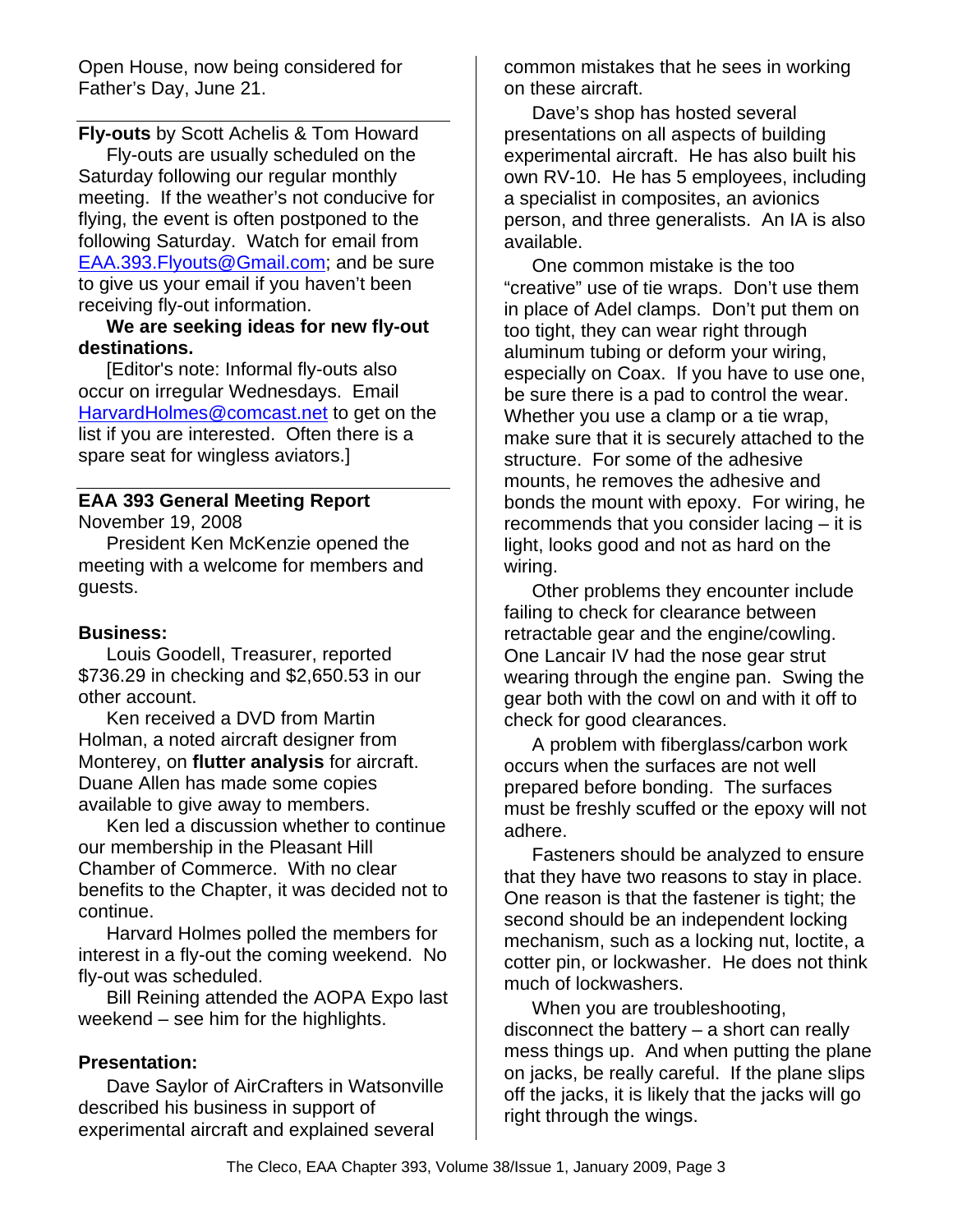For fuel tanks, he recommends using water first to find leaks, and then dry the tank carefully. Do not pressurize the tank in any way. If you must run air through the tank, put a thin rubber glove on a vent to protect the tank from pressure. To dry a tank, use a little airflow with a little heat, then half a gallon of fuel may slosh any remaining water out. You could also rinse with alcohol to soak up trapped water.

Plastic brake lines are sometimes used. Beware of heat affecting these lines. The plastic is OK in low pressure areas. Don't use them forward of the firewall, get Teflon hoses with braided steel outside. His RV-10 uses plastic on the low pressure side, and SS braided line elsewhere.

Ensure that all of your controls will operate to the stops. Check that there is no upholstery, wiring or anything else in the way. Control motion should be limited by the stops, not binding or other restrictions at the control surfaces or in the actuating mechanisms.

Some areas are prone to failure and need to be overbuilt. An example is an alternator bracket – make these of steel for strength.

Dave is on the committee evaluating changes to the 51% rule for homebuilts. They will be evaluating comments in January. The people commenting don't want change; they just want the existing rules enforced. In response to a question, Dave noted that lots of pictures are good evidence of your personal involvement. There should also be notes and dates in you construction manuals. Some inspectors look at the plane, others look at the paperwork. Eventually, there may be a place to list all of the builder assistance that you received. The FAA didn't want to count parts or make it harder to determine the 51%, but the existing system didn't work.

Bill Reining noted that AirCrafter has several workshops scheduled for January and March of 2009. He will be attending some.

Ken McKenzie asked about corrosion protection and noted some options. Dave noted that priming all the parts doubles the time to completion.

When is a radio shop needed? It's needed for a transponder check, and for an altimeter/pitot static system to meet IFR standards as noted in the FARs. For IFR use, GPS systems must be certified.

Dave recommended that all the serial connections be brought to a big D-sub connector. Then all the interconnects can be made on the mating connector and the system is easily tested and changed. This can save a lot of work under the panel. He recommends the Daniels brand crimper for the D-sub connections.

#### **EAA 393 Board Meeting Notes**

December 2, 2008 Attending: Ken McKenzie, Bill Reining, Guy Jones, Rick Bourgeois, Harvard Holmes, Louis Goodell.

1. We need to notify people of our new address, including EAA HQ, the FBOs, Sterling and PSA, and the Airport office. 2. The Holiday Party is on track.

3. Louis Goodell reports more money in the treasury due to Holiday Party payments: \$4247.14 total. Upcoming obligations are \$600 to MDPA for a year's rent.

4. Speaker ideas were reviewed.

5. We reviewed EAA HQ notification requirements. Guy Jones noted that we must notify HQ for YE events, fly-ins, flyouts, and the July picnic.

6. We need to do more work on the budget. Does our income remain above expenses over time.

7. Status of B-17 event? [The B-17 is not coming.]

8. Will we do the Maker's Faire again? Ken is trying to find out.

9. We have been paying for our checking account. Ken will see if we can get a free one. [Yes, we have to have our corporate papers in hand.]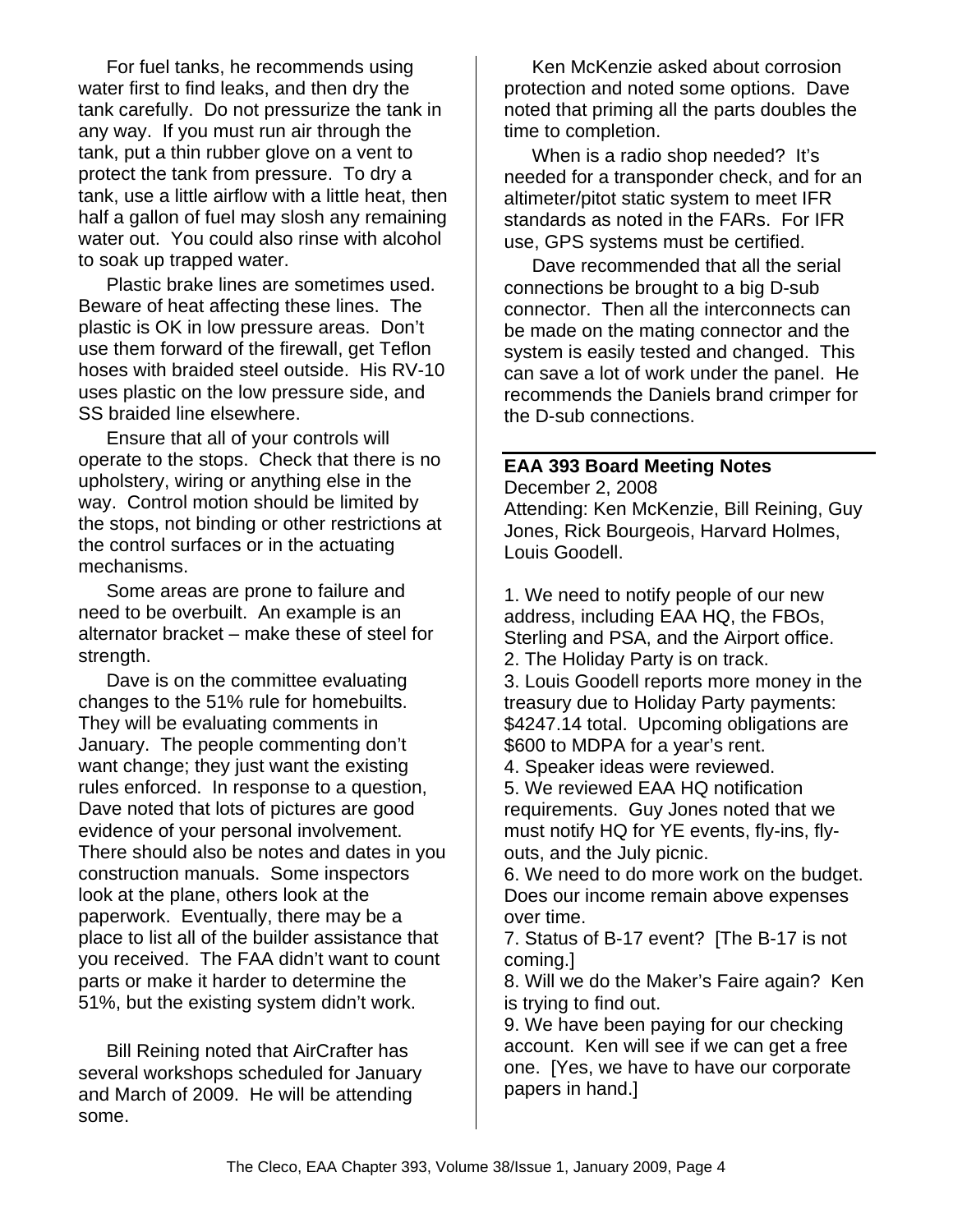10. Are we doing OK on our dinner expenses? Rick says we did OK last time. Rick is planning to have food for 30 people, with an average of 20 showing up.

#### **Airport Open House Meeting Notes**  December 3, 2008

Harvard Holmes attended a planning meeting for a proposed Open House at the Airport on Father's Day, June 21, 2009. Diane Cole and the 99's are the main players. Diane Cole did not make the meeting. Tom Weber was there from the Airport Advisory Committee and noted that the AAC is behind the event but wants to make sure it can be done before endorsing it. That means a plan and personnel to staff the plan. Keith Freitas (Director of Airports) noted that he will need the Board of Supervisors' approval.

There was discussion of reaching out to the "Monument corridor" for attendees. This likely requires Spanish language flyers.

The location for the event was discussed, with the south end of the ramp deemed desirable.

EAA participation was given high priority. I noted that we could do display planes, Young Eagles (YE) flights, a booth, and some ground support, but not all at once! In particular, the display planes and the YE flights involve the same set of airplanes, typically.

The group decided that an airshow was not feasible given the time schedule and our relative lack of experience with these events.

The airport staff made it clear that any activities they undertake will require funds.

Tom Weber noted that he reports to Supervisor Bonilla, and that commitments would be needed from EAA, MDPA, CAP, the sheriffs dept., Kiwanis, and Rotary, for example.

The next AAC meeting is Tuesday, January 20.

The next Open House planning meeting is Wednesday, January 14 at 5 pm.

**EAA 393 Holiday Party**  December 6, 2008

Party, party, party! At Marie Callender's!

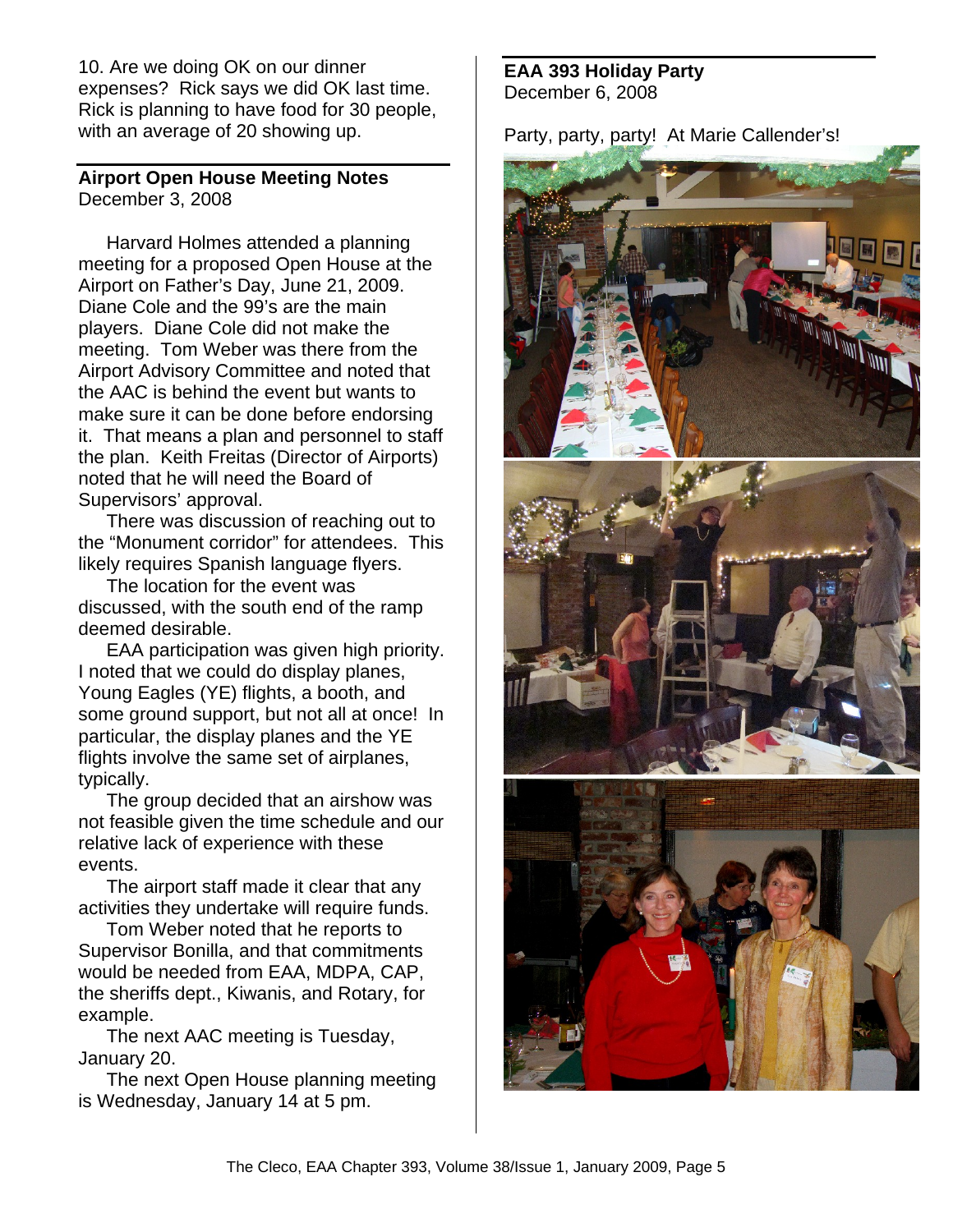

Bill Reining is awarded the Perpetual Plaque

**EAA 393 Board Meeting Notes**  January 6, 2009

Attending: Ken McKenzie, Bill Reining, Pete Mitchell, Louis Goodell, Harvard Holmes, Sara Holmes, Dick Sperling, Rick Bourgeois, Guy Jones

1. Sara Holmes reported that we made \$571.91 on the Holiday Party; \$214 of that was from the raffle.

2. Louis Goodell reported \$3,670.18 in the bank. Ken reported that when we get the bill from the State for corporation tax that shows we are a non-profit, then Wells Fargo will give us a free account.

3. Who will notify correspondents of our new address? Pete Mitchell will do this. 4. The Collings Foundation B-17 and other aircraft will be here in early June. Our participation is not clear; we will check on flying Young Eagles. There was discussion of competition among Collings, Golden West and a YE event. Bill Reining favors supporting the airport over worrying about detracting from Golden West. He favors Saturday for a YE event. Dick Sperling will inquire what the Collings Foundation would like to do.

5. The Holiday Party was reviewed and a big thanks was given to Sara Holmes and Marilyn Sperling. Sara noted that we need to do a better job of reaching out to new members. We need to find a membership coordinator. Marie Callender's was considered a good location, except for the Karaoke music. The group decided to hold the next Holiday Party there, but move it to Sunday, when there is no Karaoke. [Sara has reserved the room at Marie Callender's for Sunday, December 13, 2009.] 6. Bill Reining reviewed his plans for speakers.

7. Ken McKenzie has sent our schedule of meetings next year to MDPA to reserve the room. He is working to improve communications with the MDPA facilities manager. He hopes to attend the next MDPA board meeting on February  $4<sup>th</sup>$ .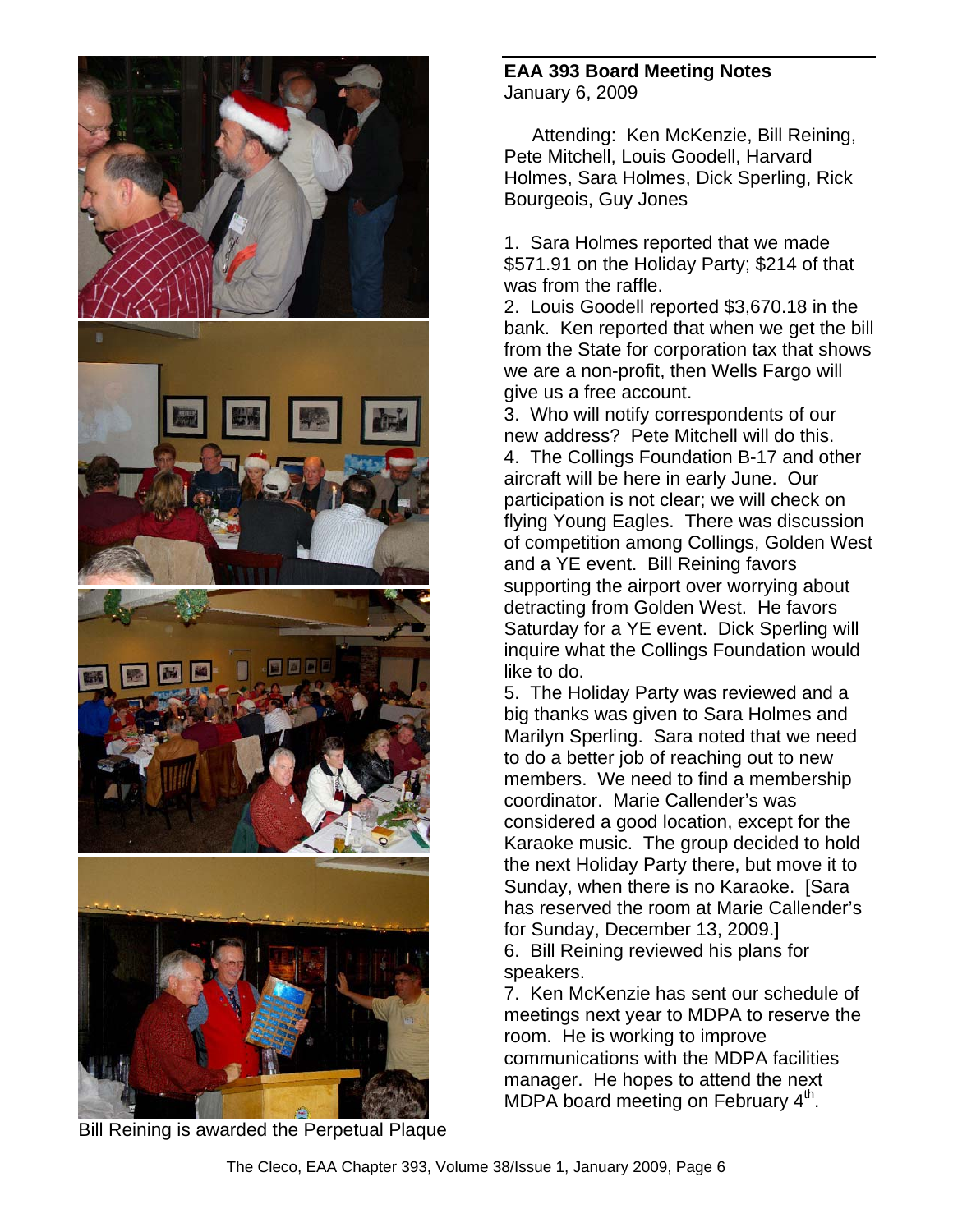8. Our annual paperwork with EAA National, the State and other agencies is due. Because we now rent meeting space, our EAA insurance will go up somewhat.

9. EAA National is reviving their program for adult orientation rides. This will be reworked to look like the Young Eagles events. This may present an opportunity to give rides to more parents and adults in parallel with our Young Eagles efforts. We should expect new guidelines in Q1 of 2009.

10. We still need a visitor package. Bill Reining will see what EAA National has and put a few packages together.

11. Bill Reining will make up some business cards for chapter officers using the blanks for a computer printer.

12. Ken will follow up with Silver Pacific, the hangar developers, to see what's

happening, particularly the progress on the Aviation Education Center building.

13. Rick Bourgeois notes that we need to adjust the price and/or the expenses for our before-meeting meals to ensure that we make at least a slight profit. He is working on this.

14. Bill Reining suggests that we put up our Chapter banner for each meeting as an enhancement to our meeting space.

#### **EAA 393 presents the Airport Office with Rhu Bigay print**  January 13, 2009



L to R: Harvard Holmes, Keith Freitas, Ken McKenzie, Pat Peters, Dick Sperling, Rhu Bigay

Dick Sperling, Pat Peters, Ken McKenzie, Harvard Holmes, Sara Holmes, and Rhu Bigay met with Keith Freitas, Beth Lee and KC Coyle to present a signed and framed print from Rhu Bigay to the Office of the Director of Airports. The donation recognizes the Airport for its support of Young Eagles events and other outreach efforts.

#### **Thanks to our Donors and Sponsors**



www.alpinepastry.com

| <b>The Experimental Aircraft Association</b> |                                        |  |
|----------------------------------------------|----------------------------------------|--|
| <b>Chapter 393 of Concord, CA</b>            |                                        |  |
| P.O. Box 272725, Concord, CA 94527-2725      |                                        |  |
| http://www.eaa393.org/ Email: nle@eaa393.org |                                        |  |
| Officers/Appointees for 2008-2009            |                                        |  |
| President:                                   | Ken McKenzie                           |  |
| pres@eaa393.org                              | 925 283 3119                           |  |
| Vice President:                              | <b>Bill Reining</b>                    |  |
| veep@eaa393.org                              | 510 479 7260                           |  |
| Secretary                                    | Pete Mitchell                          |  |
| secty@eaa393.org                             | 925 685 3700                           |  |
| Treasurer                                    | Louis Goodell                          |  |
| treas@eaa393.org                             | 925 682 4198                           |  |
| Newsletter Ed.                               | Harvard Holmes                         |  |
| nle@eaa393.org                               | 510 526 5347                           |  |
| <b>Tech. Counselor</b>                       | <b>Rick Lambert</b>                    |  |
| tc@eaa393.org                                | 925 323 0041                           |  |
| Young Eagles                                 | <b>Dick Sperling</b>                   |  |
| yec@eaa393.org                               | 925 356 5656                           |  |
| Membership                                   | <b>Bill McCoy</b>                      |  |
| members@eaa393.org 925 370 6511              |                                        |  |
| Fly-out Coordinator                          | <b>Scott Achelis</b>                   |  |
|                                              | eaa.393.flyouts@gmail.com 925 935 7920 |  |
| <b>Government Affairs</b>                    | Rich Cunningham                        |  |
| <b>Ex-Vice President</b>                     | Scot Stambaugh                         |  |
| $ex-vp@eaa393.org$                           | 925 962 0255                           |  |
| Photographer                                 | Tom Howard                             |  |
| photog@eaa393.org                            | 925 933 6015                           |  |
| Photographer                                 | <b>Charles Hester</b>                  |  |
| photog2@eaa393.org 925 228 2309              |                                        |  |
| Webmaster                                    | <b>Harvard Holmes</b>                  |  |
| webmaster@eaa393.org 510 526 5347            |                                        |  |